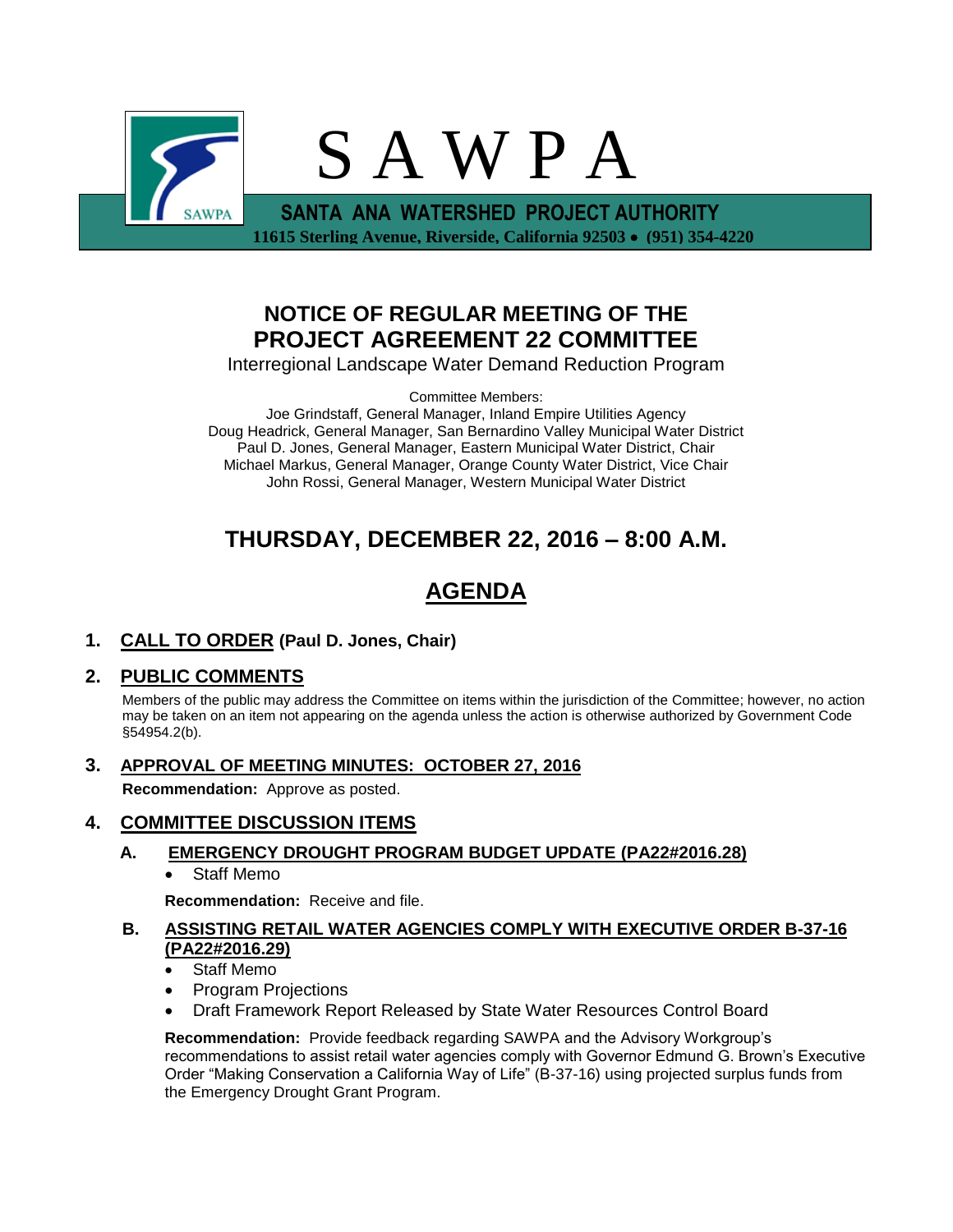### **C. CONSERVATION-BASED WATER RATES PROJECT POLICY AND SCHEDULING (PA22#2016.30)**

- Staff Memo
- Conservation-Based Water Rates Reporting Form Cities of Chino, Chino Hills, Garden Grove, Tustin, and Cucamonga Valley Water District
- Milestone Date Response Cities of Hemet, Rialto, and San Jacinto
- Cucamonga Valley Water District October 14, 2016 Letter
- Milestone Summary Table

#### **Recommendation:**

- 1. Provide feedback on the Cities of Chino Hills and Rialto on meeting the policy statement requirements for outdoor budgets;
- 2. Provide feedback on the letter provided by Cucamonga Valley Water District (CVWD) with consideration of budget projections;
- 3. Waive the December 31, 2016 policy statement deadline for a draft rate study to be provided to the water agencies' boards for the following entities:
	- a. City of Chino Hills
	- b. City of Hemet
	- c. City of Rialto
	- d. City of San Jacinto
	- e. City of Tustin

### **D. UPDATE ON THE METROPOLITAN WATER DISTRICT OF SOUTHERN CALIFORNIA MEETING REGARDING AERIAL MAPPING AND AREA MEASUREMENT UNDER THE EMERGENCY DROUGHT GRANT PROGRAM**

**Recommendation:** Receive and file.

## **5. FUTURE AGENDA ITEMS**

## **6. ADJOURNMENT**

#### **PLEASE NOTE:**

Americans with Disabilities Act: Meeting rooms are wheelchair accessible. If you require any special disability related accommodations to participate in this meeting, please contact (951) 354-4220 or kberry@sawpa.org. Notification at least 48 hours prior to the meeting will enable staff to make reasonable arrangements to ensure accessibility for this meeting. Requests should specify the nature of the disability and the type of accommodation requested.

Materials related to an item on this agenda submitted to the Commission after distribution of the agenda packet are available for public inspection during normal business hours at the SAWPA office, 11615 Sterling Avenue, Riverside, and available at www.sawpa.org, subject to staff's ability to post documents prior to the meeting.

#### **Declaration of Posting**

I, Kelly Berry, Clerk of the Board of the Santa Ana Watershed Project Authority declare that on Thursday, December 15, 2016, a copy of this agenda has been uploaded to the SAWPA website a[t www.sawpa.org](http://www.sawpa.org/) and posted in SAWPA's office at 11615 Sterling Avenue, Riverside, California.

/s/

\_\_\_\_\_\_\_\_\_\_\_\_\_\_\_\_\_\_\_\_\_\_\_\_\_\_\_\_\_\_\_\_\_\_\_\_\_\_\_ Kelly Berry, CMC